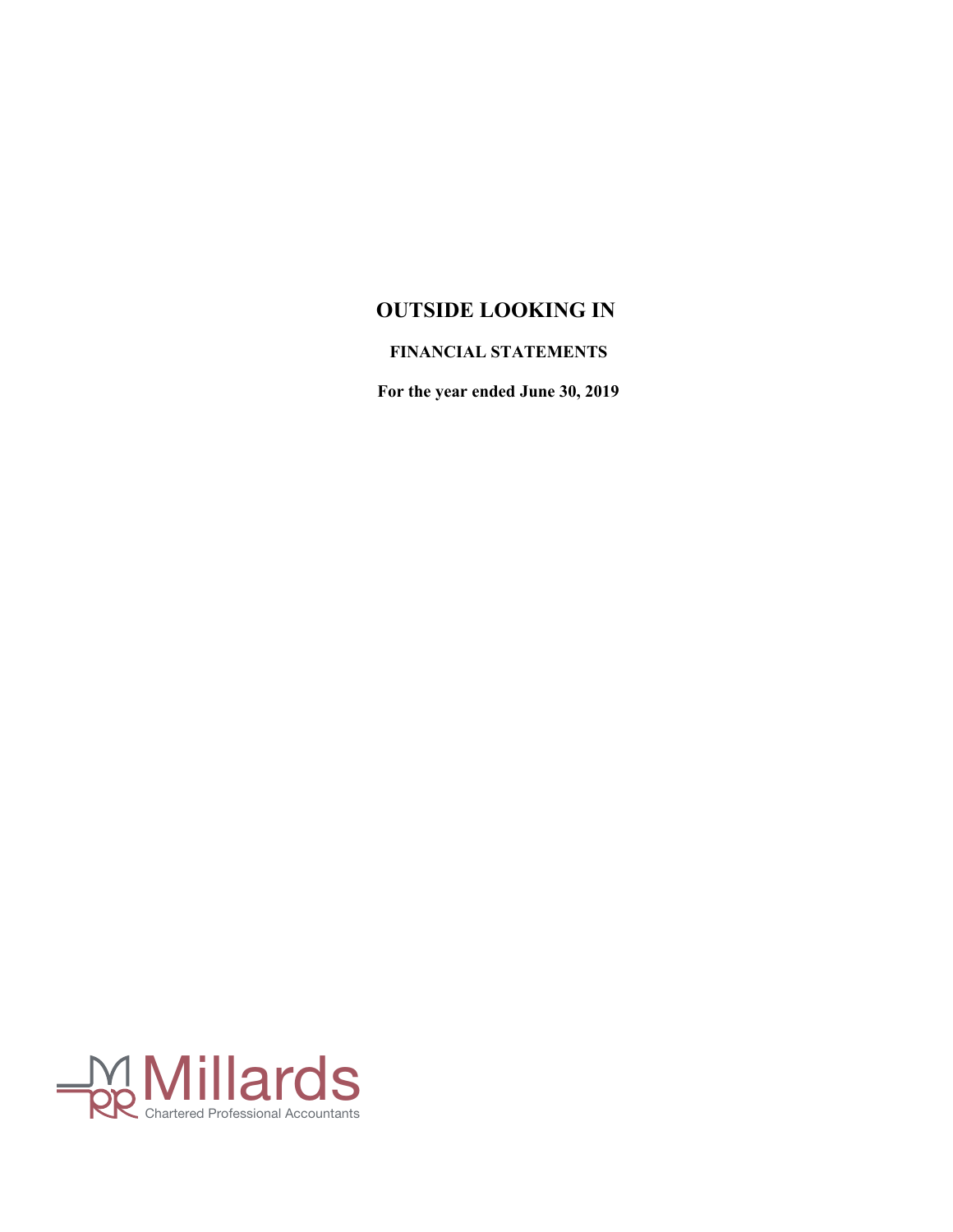## **For the year ended June 30, 2019**

### **INDEX**

|                                                   | Page           |
|---------------------------------------------------|----------------|
| <b>INDEPENDENT AUDITORS' REPORT</b>               | $1 - 2$        |
| FINANCIAL STATEMENTS                              |                |
| <b>Statement of Financial Position</b>            | 3              |
| Statement of Operations and Changes in Net Assets | $\overline{4}$ |
| Schedule of Expenses                              | 5              |
| <b>Statement of Cash Flows</b>                    | 6              |
| Notes to the Financial Statements                 | $7 - 9$        |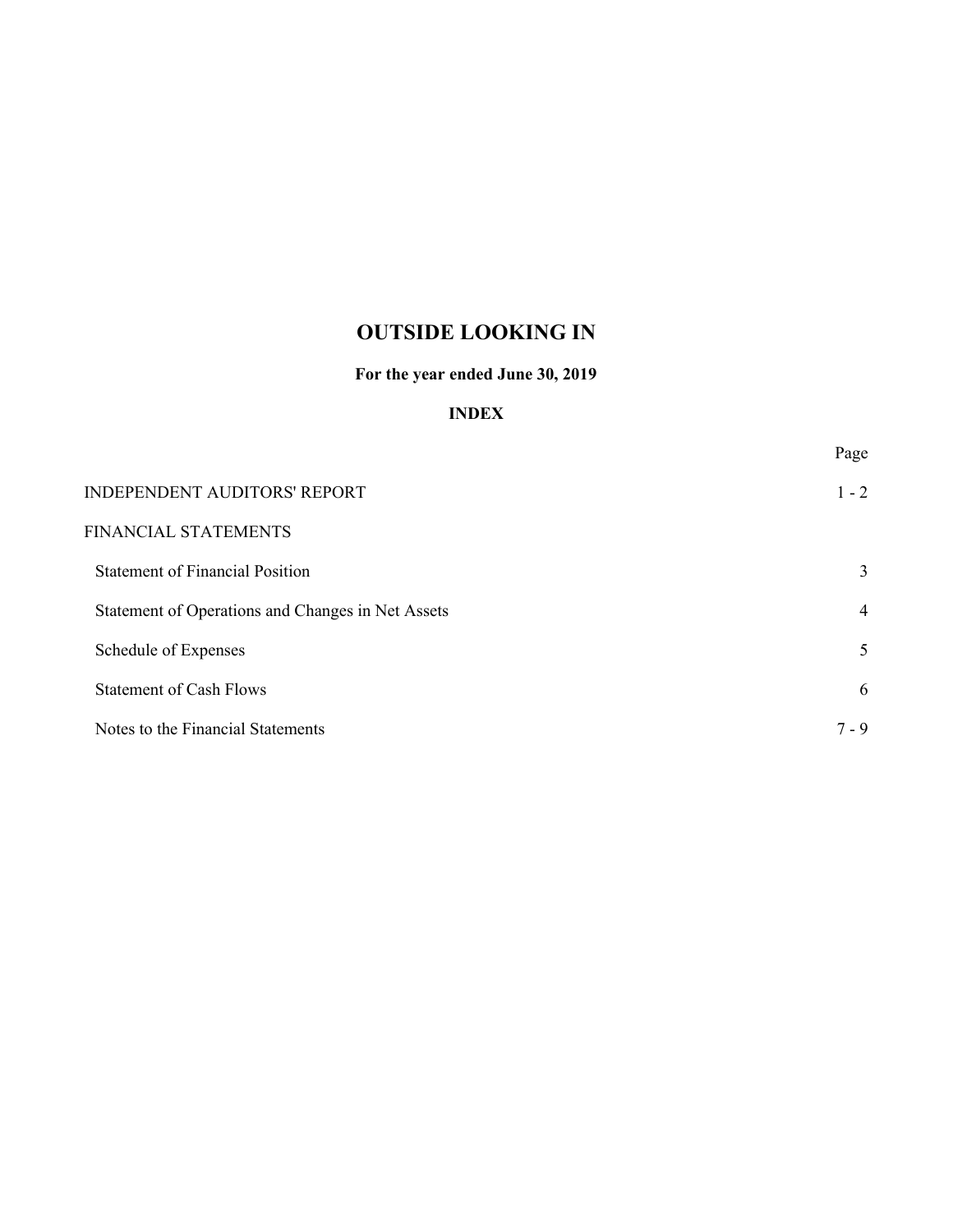

P.O. Box 367, 96 Nelson Street Brantford, Ontario N3T 5N3 Telephone: (519) 759-3511 Facsimile: (519) 759-7961

# **INDEPENDENT AUDITORS' REPORT**

To the Board of Directors of **Outside Looking In**

### **Qualified Opinion**

We have audited the financial statements of Outside Looking In (the 'Entity'), which comprise the statement of financial position as at June 30, 2019, and the statements of operations and changes in net assets and cash flows for the year then ended, and notes to the financial statements, including a summary of significant accounting policies.

In our opinion, except for the possible effects of the matter described in the Basis for Qualified Opinion paragraph, the accompanying financial statements present fairly, in all material respects, the financial position of the Entity as at June 30, 2019, and the results of its operations and its cash flows for the year then ended in accordance with Canadian accounting standards for not-for-profit organizations.

#### **Basis for Qualified Opinion**

In common with many not-for-profit organizations, Outside Looking In derives revenue from the general public in the form of donations and other fundraising, the completeness of which is not susceptible to satisfactory audit verification. Accordingly, verification of these revenues was limited to the amounts recorded in the records of the Entity. Therefore, we were not able to determine whether any adjustments might be necessary to donation and fundraising revenue, excess of revenues over expenses and cash flows from operations for the years ended June 30, 2019 and 2018, current assets as at June 30, 2019 and 2018, and net assets at July 1 and June 30 for both the 2019 and 2018 years. Our audit opinion on the financial statements for the year ended June 30, 2018 was modified accordingly because of the possible effects of this limitation in scope.

We conducted our audit in accordance with Canadian generally accepted auditing standards. Our responsibilities under those standards are further described in the Auditors' Responsibilities for the Audit of Financial Statements section of our report. We are independent of the Entity in accordance with the ethical requirements that are relevant to our audit of the financial statements in Canada, and we have fulfilled our other ethical responsibilities in accordance with these requirements. We believe that the audit evidence we have obtained is sufficient and appropriate to provide a basis for our qualified opinion.

#### **Responsibilities of Management and Those Charged with Governance for the Financial Statements**

Management is responsible for the preparation and fair presentation of these financial statements in accordance with Canadian accounting standards for not-for-profit organizations, and for such internal control as management determines is necessary to enable the preparation of financial statements that are free from material misstatement, whether due to fraud or error.

In preparing the financial statements, management is responsible for assessing the Entity's ability to continue as a going concern, disclosing, as applicable, matters relating to going concern and using the going concern basis of accounting unless management either intends to liquidate the Entity or to cease operations, or has no realistic alternative but to do so.

Those charged with governance are responsible for overseeing the Entity's financial reporting process.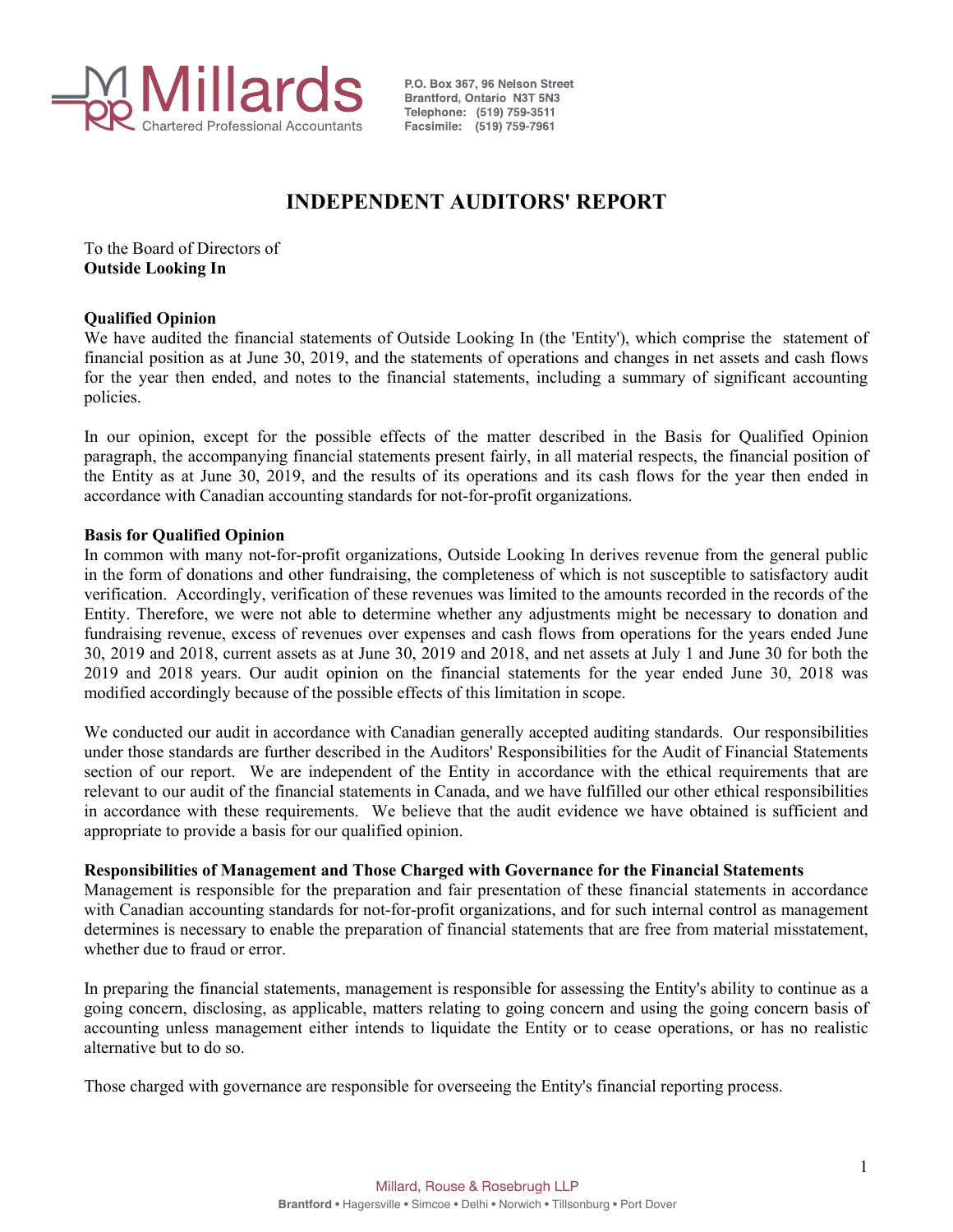#### **Auditors' Responsibilities for the Audit of the Financial Statements**

Our objectives are to obtain reasonable assurance about whether the financial statements as a whole are free from material misstatement, whether due to fraud or error, and to issue an auditors' report that includes our opinion. Reasonable assurance is a high level of assurance, but is not a guarantee that an audit conducted in accordance with Canadian generally accepted auditing standards will always detect a material misstatement when it exists. Misstatements can arise from fraud or error and are considered material if, individually or in the aggregate, they could reasonably be expected to influence the economic decisions of users taken on the basis of these financial statements. As part of an audit in accordance with Canadian generally accepted auditing standards, we exercise professional judgment and maintain professional skepticism throughout the audit. We also:

- Identify and assess the risks of material misstatement of the financial statements, whether due to fraud or error, design and perform audit procedures responsive to those risks, and obtain audit evidence that is sufficient and appropriate to provide a basis for our opinion. The risk of not detecting a material misstatement resulting from fraud is higher than for one resulting from error, as fraud may involve collusion, forgery, intentional omissions, misrepresentations, or the override of internal control.
- x Obtain an understanding of internal control relevant to the audit in order to design audit procedures that are appropriate in the circumstances, but not for the purpose of expressing an opinion on the effectiveness of the Entity's internal control.
- Evaluate the appropriateness of accounting policies used and the reasonableness of accounting estimates and related disclosures made by management.
- Conclude on the appropriateness of management's use of the going concern basis of accounting and based on the audit evidence obtained, whether a material uncertainty exists related to events or conditions that may cast significant doubt on the Entity's ability to continue as a going concern. If we conclude that a material uncertainty exists, we are required to draw attention in our auditors' report to the related disclosures in the financial statements or, if such disclosures are inadequate, to modify our opinion. Our conclusions are based on the audit evidence obtained up to the date of our auditors' report. However, future events or conditions may cause the Entity to cease to continue as a going concern.
- Evaluate the overall presentation, structure and content of the financial statements, including the disclosures, and whether the financial statements represent the underlying transactions and events in a manner that achieves fair presentation.

We communicate with those charged with governance regarding, among other matters, the planned scope and timing of the audit and significant audit findings, including any significant deficiencies in internal control that we identify during our audit.

Willard, house 2 Roseburgh LLP

October 1, 2019 CHARTERED PROFESSIONAL ACCOUNTANTS Brantford, Ontario Licensed Public Accountants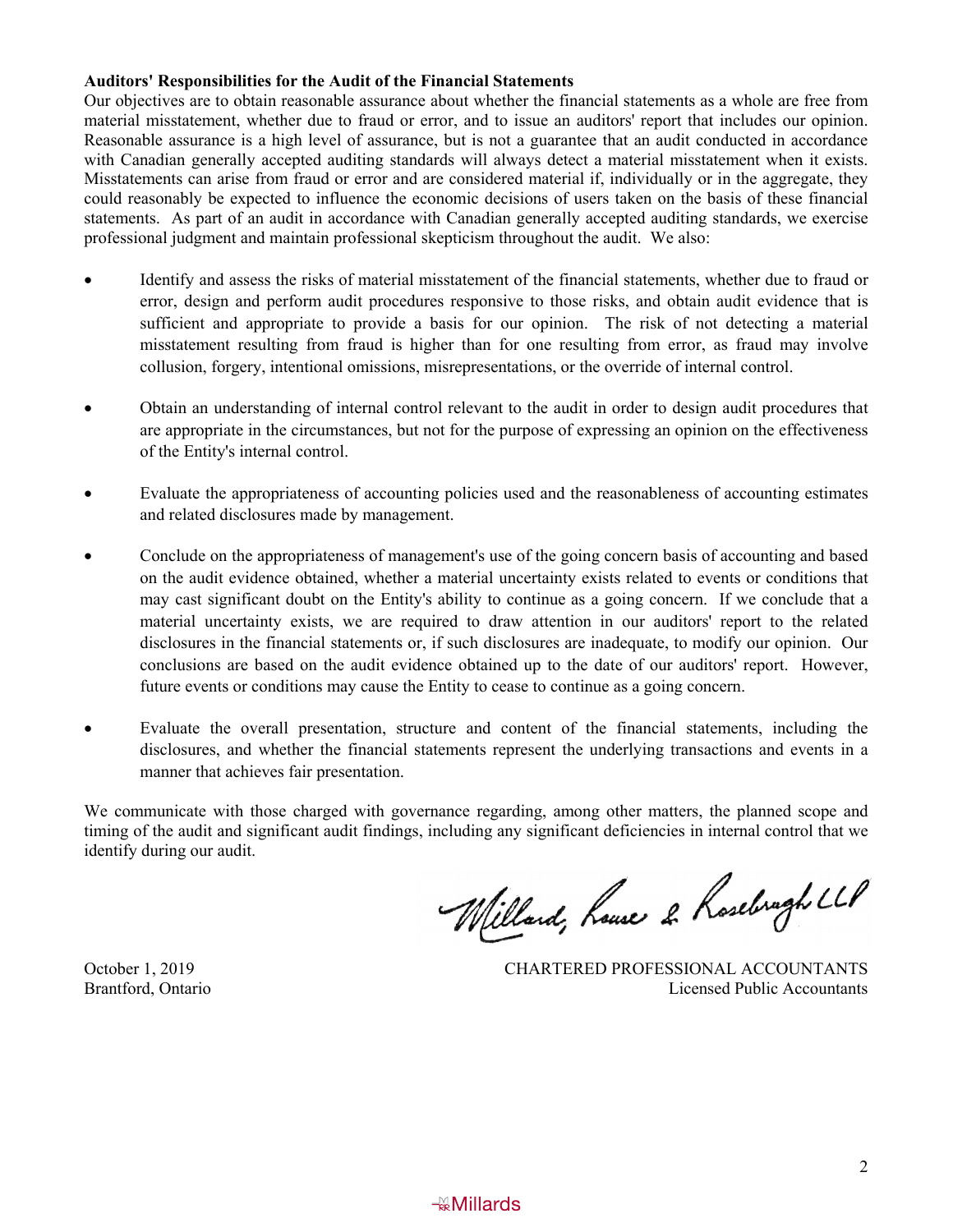## **STATEMENT OF FINANCIAL POSITION**

| As at June 30                                               | 2019    | 2018             |
|-------------------------------------------------------------|---------|------------------|
| <b>ASSETS</b>                                               |         |                  |
| <b>Current Assets</b>                                       |         |                  |
| Cash and bank                                               | 225,793 | 250,407          |
| HST recoverable                                             | 33,218  | 70,451           |
| Accounts receivable                                         | 148,021 | 272,446          |
| Prepaid expenses                                            | 17,323  | 100,000          |
| Inventory                                                   | 28,122  | 31,659           |
|                                                             | 452,477 | 724,963          |
| <b>Property, Plant and Equipment (Note 3)</b>               | 12,534  | 7,552            |
|                                                             | 465,011 | 732,515          |
| <b>LIABILITIES</b>                                          |         |                  |
| <b>Current Liabilities</b>                                  |         |                  |
| Accounts payable and accrued liabilities                    | 15,697  | 111,445<br>4,990 |
| Government remittances payable<br>Deferred revenue (Note 5) | 75,000  | 50,270           |
|                                                             | 90,697  | 166,705          |
|                                                             |         |                  |
| <b>NET ASSETS</b><br>Unrestricted                           | 374,314 | 565,810          |
|                                                             | 465,011 | 732,515          |
|                                                             |         |                  |

On behalf of the Board:

Director Vanessa Smith Director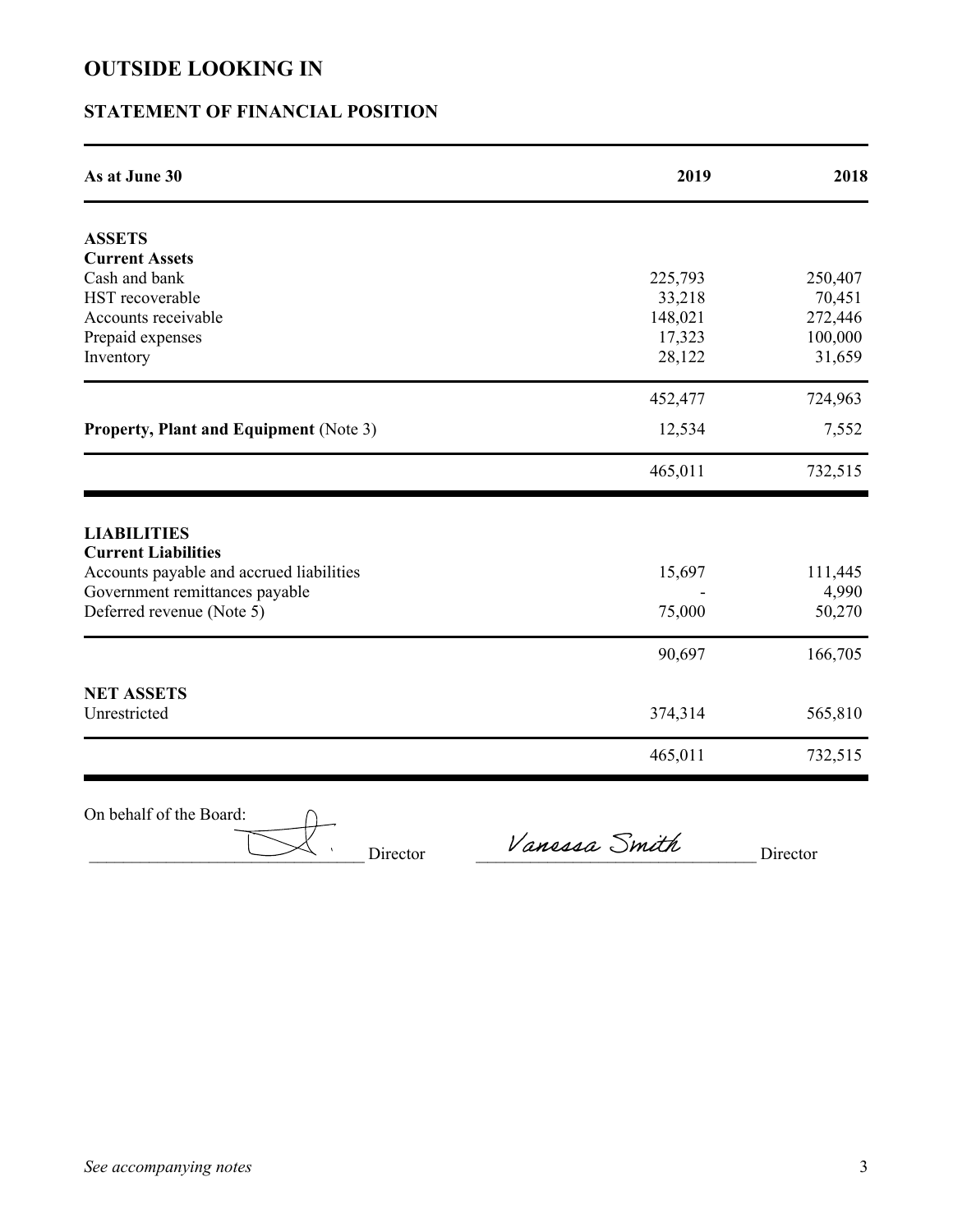## **STATEMENT OF OPERATIONS AND CHANGES IN NET ASSETS**

| For the year ended June 30             | 2019       | 2018      |
|----------------------------------------|------------|-----------|
| Revenue                                |            |           |
| Government grants (Note 5)             | 559,165    | 1,285,905 |
| In-Kind contributions                  | 305,000    | 430,306   |
| Community fees                         | 275,000    | 225,000   |
| Sponsorship                            | 251,142    | 135,000   |
| Donations                              | 93,509     | 144,670   |
| <b>Ticket</b> sales                    | 27,288     | 12,580    |
| Merchandise                            | 10,517     | 19,539    |
| Other income                           | 659        | 91        |
|                                        | 1,522,280  | 2,253,091 |
| <b>Expenses</b>                        |            |           |
| Program expenses (Page 5)              | 1,195,130  | 1,335,391 |
| Administration expenses (Page 5)       | 518,646    | 363,174   |
|                                        | 1,713,776  | 1,698,565 |
| <b>Excess of Expenses over Revenue</b> | (191, 496) | 554,526   |
| Net Assets, Beginning of Year          | 565,810    | 11,284    |
| Net Assets, End of Year                | 374,314    | 565,810   |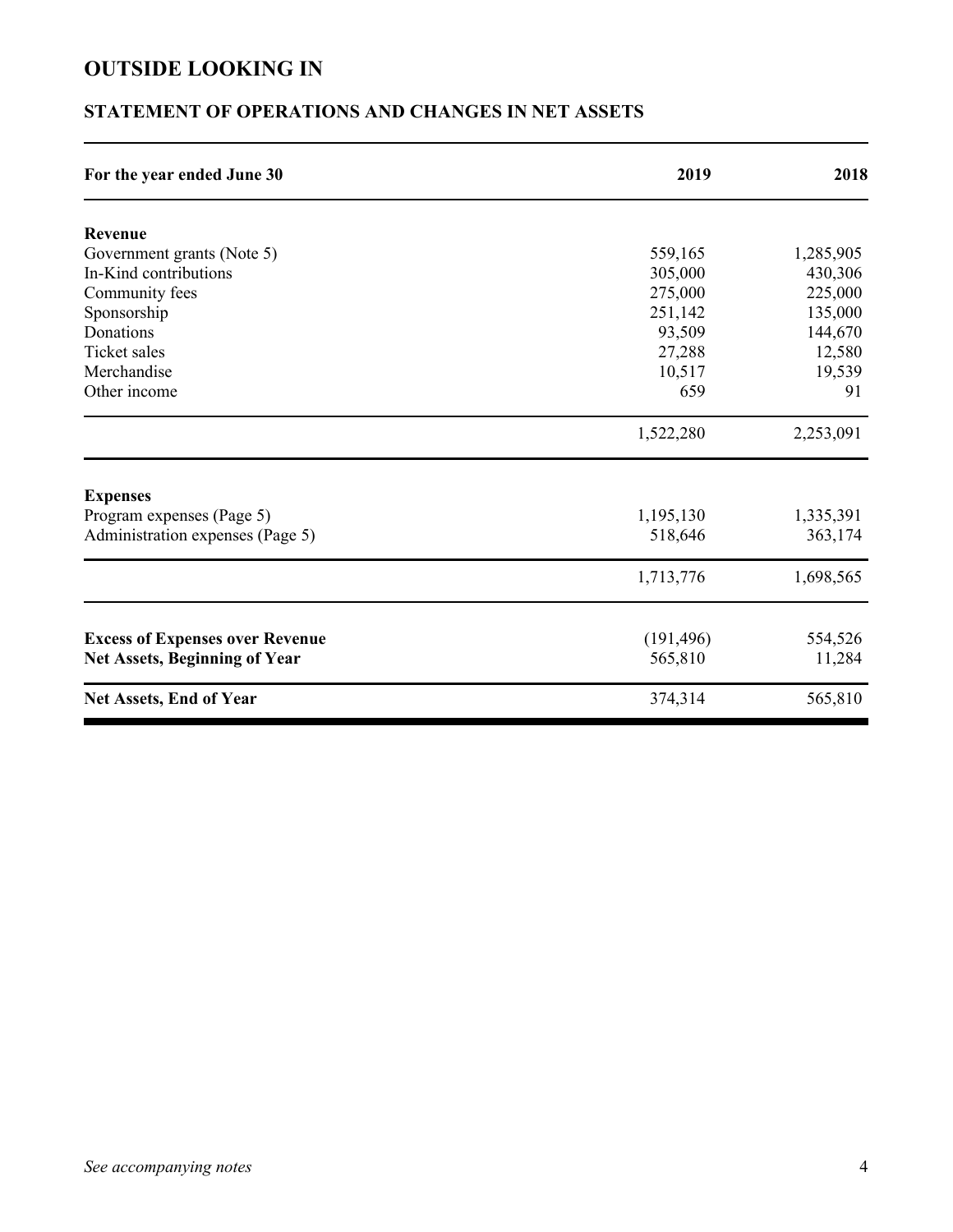## **SCHEDULE OF EXPENSES**

| For the year ended June 30                                                                                                          | 2019      | 2018      |
|-------------------------------------------------------------------------------------------------------------------------------------|-----------|-----------|
| <b>Program Expenses</b><br>In-kind program costs<br>Program manager fees<br>Venue and production costs<br>Advertising and promotion |           |           |
|                                                                                                                                     | 251,142   | 409,236   |
|                                                                                                                                     | 231,114   |           |
| Travel                                                                                                                              | 158,948   | 129,374   |
|                                                                                                                                     | 145,025   | 231,395   |
| <b>Future Leaders</b>                                                                                                               | 143,521   | 191,846   |
| Artists fees                                                                                                                        | 111,721   | 104,215   |
| Rent                                                                                                                                | 98,075    | 139,679   |
|                                                                                                                                     | 46,424    | 129,646   |
| Office and general                                                                                                                  | 9,160     |           |
|                                                                                                                                     | 1,195,130 | 1,335,391 |
| <b>Administration Expenses</b>                                                                                                      |           |           |
| Wages and benefits                                                                                                                  | 246,710   | 80,655    |
| Professional fees                                                                                                                   | 46,475    | 35,205    |
| Office and general                                                                                                                  | 52,811    | 38,255    |
| Rent                                                                                                                                | 27,065    | 7,542     |
| Advertising and promotion                                                                                                           | 13,110    | 86,610    |
| Interest and bank charges                                                                                                           | 8,399     | 3,700     |
| Telephone and internet                                                                                                              | 7,221     | 5,316     |
| Repairs and maintenance                                                                                                             | 4,872     |           |
| Insurance                                                                                                                           | 3,971     | 4,716     |
| Amortization                                                                                                                        | 3,397     | 2,229     |
| Subcontractor                                                                                                                       | 100,839   | 70,074    |
| Travel                                                                                                                              | 2,134     | 25,403    |
| Meals and entertainment                                                                                                             | 1,642     | 3,469     |
|                                                                                                                                     | 518,646   | 363,174   |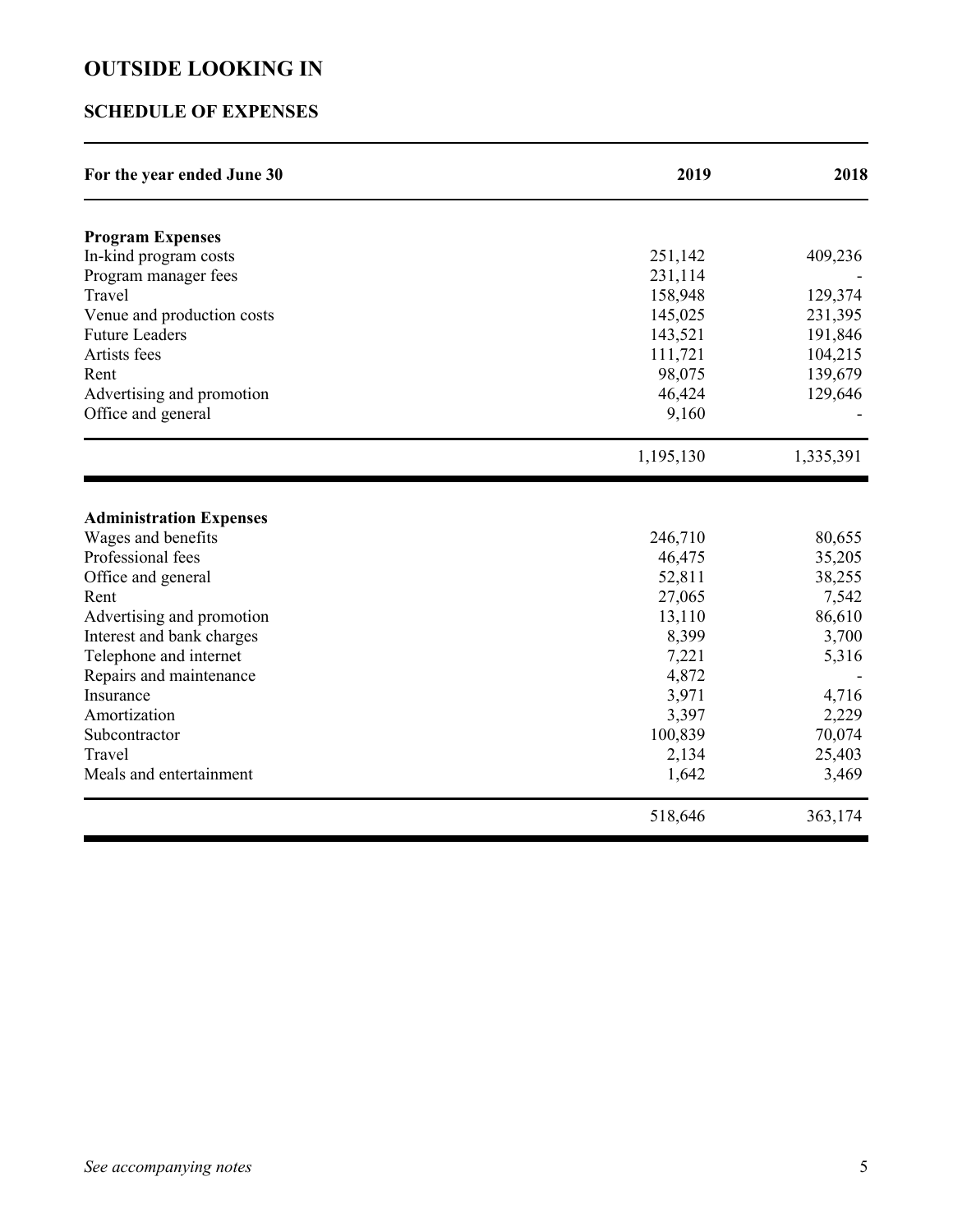### **STATEMENT OF CASH FLOWS**

| For the year ended June 30                                                               | 2019       | 2018       |
|------------------------------------------------------------------------------------------|------------|------------|
| <b>Cash Flows From Operating Activities</b>                                              |            |            |
| Excess of expenses over revenue                                                          | (191, 496) | 554,526    |
| Charges (credits) to income not involving cash<br>Amortization                           | 3,397      | 2,229      |
|                                                                                          | (188,099)  | 556,755    |
| Changes in non-cash working capital balances related to operations:                      |            |            |
| HST recoverable                                                                          | 37,233     | (24, 175)  |
| Inventory                                                                                | 3,537      | (10, 550)  |
| Accounts receivable                                                                      | 124,425    | (200, 140) |
| Prepaid expenses                                                                         | 82,677     | (95,000)   |
| Accounts payable and government remittances payable                                      | (100, 738) | 40,118     |
| Deferred revenue                                                                         | 24,730     | 50,270     |
|                                                                                          | (16,235)   | 317,278    |
| <b>Cash Flows From Financing Activities</b>                                              |            |            |
| (Decrease)/Increase in bank indebtedness                                                 |            | (63,276)   |
|                                                                                          |            |            |
| <b>Cash Flows From Investing Activities</b><br>Purchase of property, plant and equipment |            |            |
| Proceeds on disposal of property, plant and equipment                                    | (8,379)    | (3,655)    |
|                                                                                          | (8,379)    | (3,655)    |
| <b>Net Decrease in Cash and Bank</b>                                                     | (24, 614)  | 250,347    |
| <b>Opening Cash and Bank</b>                                                             | 250,407    | 60         |
| <b>Closing Cash and Bank</b>                                                             | 225,793    | 250,407    |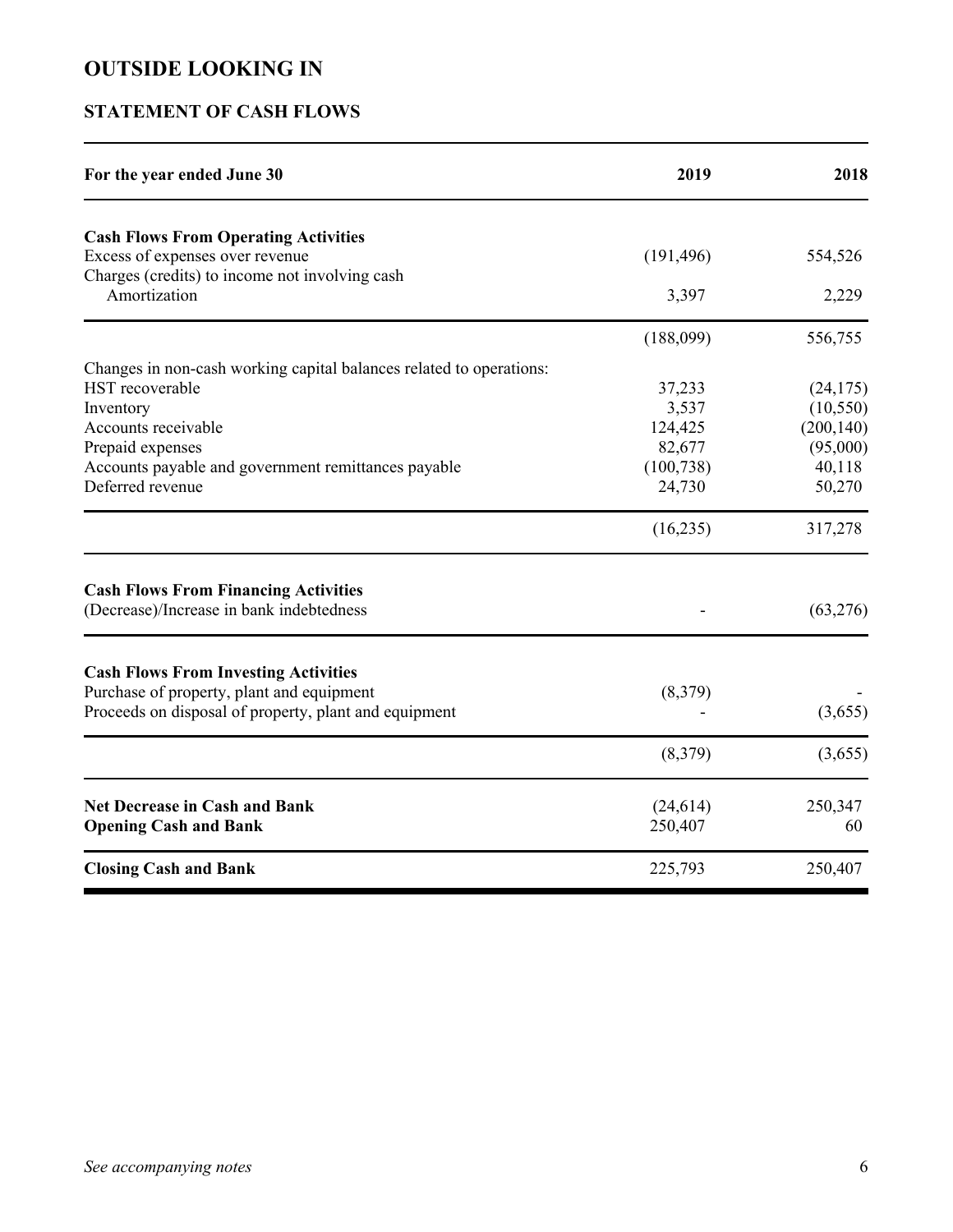#### **NOTES TO THE FINANCIAL STATEMENTS For the year ended June 30, 2019**

#### **1. PURPOSE AND STATUS OF THE ORGANIZATION**

Outside Looking In (the "Organization") is continued under the Canada Not For Profit Corporations Act. The purpose of the Organization is to empower Indigenous youth through the arts and to educate Canadians on Indigenous people through their performances. The Organization is a registered charity exempt from income tax under the Income Tax Act.

### **2. SUMMARY OF SIGNIFICANT ACCOUNTING POLICIES**

These financial statements have been prepared in accordance with Canadian accounting standards for notfor-profit organizations and include the following significant accounting policies.

#### **(a) Use of Estimates**

The preparation of financial statements in conformity with Canadian accounting standards for notfor-profit organizations requires management to make estimates and assumptions that affect the amounts reported in the financial statements and accompanying notes. The most significant estimates relate to the value of in-kind contributions. Actual results could differ from those estimates.

#### **(b) Revenue Recognition**

Outside Looking In follows the deferral method of accounting for contributions. Unrestricted contributions are recognized as revenue when the amount is measurable and ultimate collection is reasonably assured. Restricted contributions are deferred until the period in which the related expenses are incurred. Revenue from ticket sales is recognized during the period the performance occurs, revenue from when the sale is made and the ticket is recognized when the product is sold to the customer.

#### **(c) In-Kind Contributions**

The Organization receives sponsorships in-kind from various contributors throughout the year. Inkind contributions are valued by the contributor and market value is agreed to by the Organization, based on the sponsorship provided, and included at the agreed upon rate on the statement of operations and changes in net assets.

#### **(d) Contributed Services**

Volunteers contribute time to assist the Organization in carrying out its art program. Because of the difficulty of determining their fair value, contributed services are not recognized in the financial statements.

#### **(e) Inventory**

Inventory, primarily consisting of finished goods, is valued at the lower of cost and net realizable value. Cost is determined using the first-in, first-out method.

#### **(f) Cash and Bank Overdraft**

Cash and bank overdraft consist of cash on hand, and cheques issued and outstanding.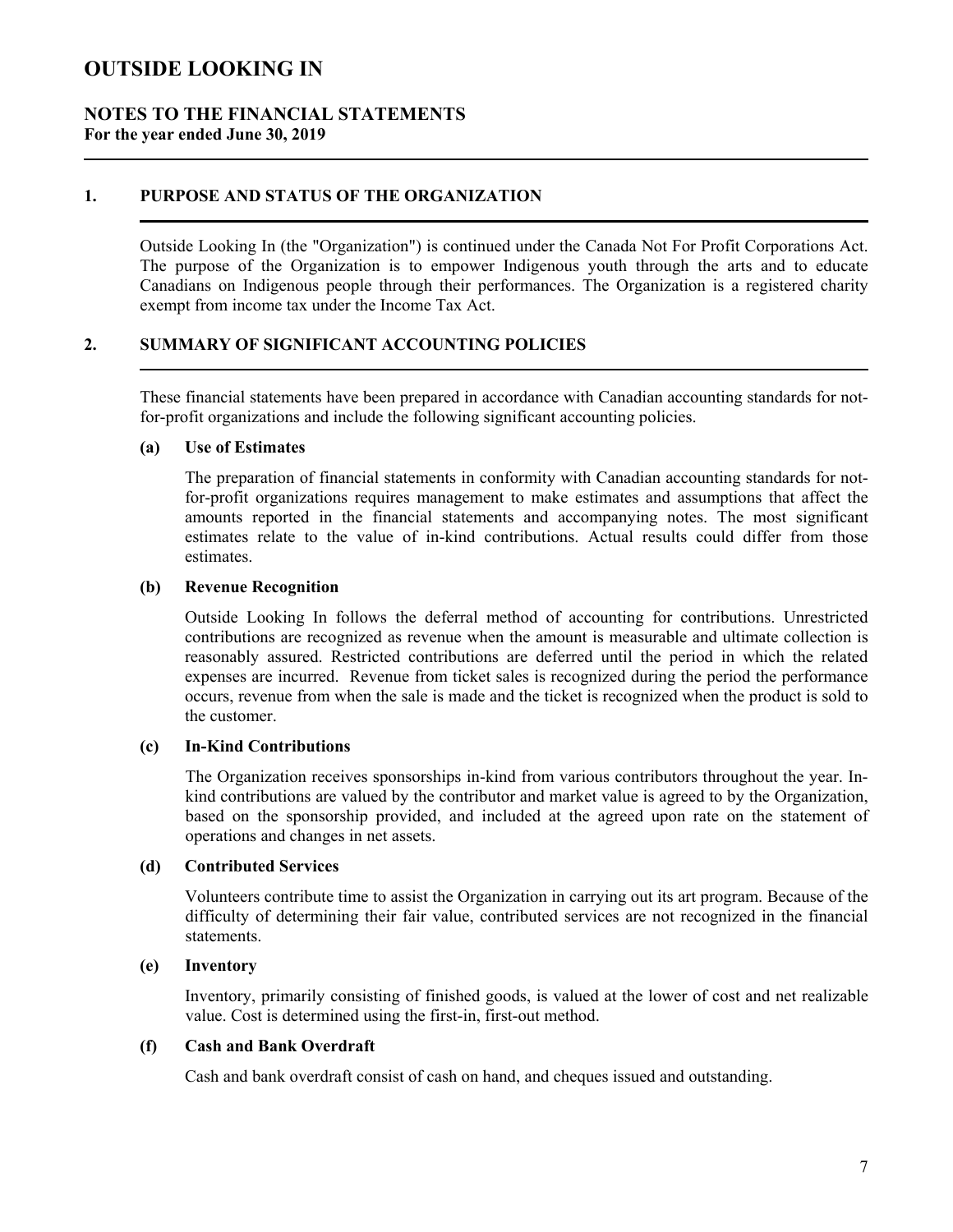### **NOTES TO THE FINANCIAL STATEMENTS For the year ended June 30, 2019**

#### **2. SUMMARY OF SIGNIFICANT ACCOUNTING POLICIES** (continued)

### **(g) Property, Plant and Equipment**

Property, plant and equipment is stated at cost. Amortization is provided for in the accounts as follows:

| Furniture and fixtures | 20% declining balance |
|------------------------|-----------------------|
| Computer equipment     | 30% declining balance |

In the year of acquisition, amortization is provided for at one-half of the above rates. No amortization is provided for in the year of disposal.

| 3. | PROPERTY, PLANT<br><b>AND EQUIPMENT</b>      | Accumulated<br>Amortization<br>2019<br>Cost |                 |                 | 2018           |
|----|----------------------------------------------|---------------------------------------------|-----------------|-----------------|----------------|
|    | Furniture and fixtures<br>Computer equipment | 5,319<br>30,856                             | 4,314<br>19,327 | 1,005<br>11,529 | 1,256<br>6,296 |
|    |                                              | 36,175                                      | 23,641          | 12,534          | 7,552          |

#### **4. CREDIT FACILITY**

The Organization has a credit facility with TD Canada Trust with a maximum limit of \$10,000. Interest is charged by the lender at prime plus 4.25% per annum.